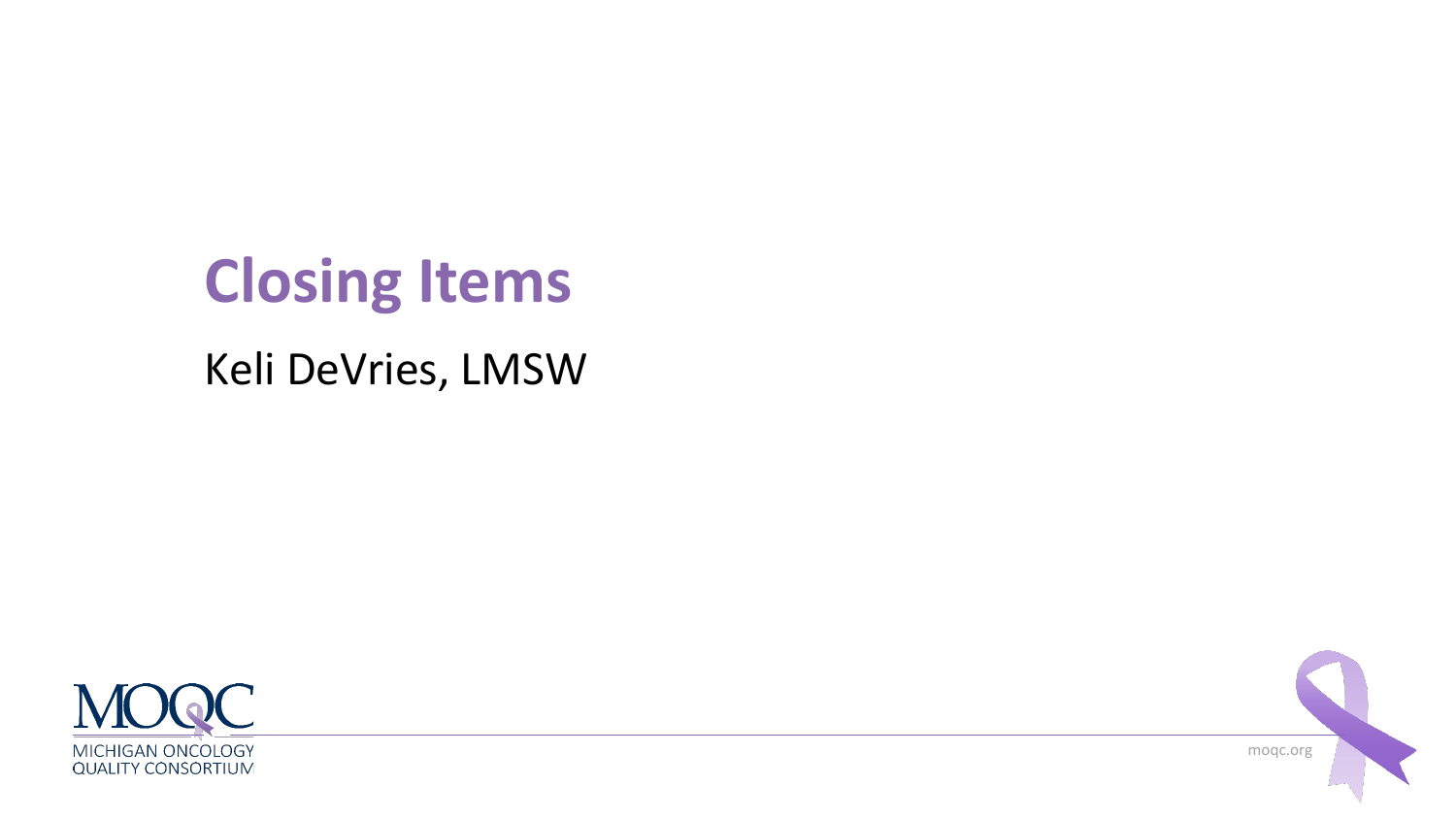# **Thank You, Data Abstractors**



- Amy Flietstra, Cancer & Hematology Centers of Western ❖ Michigan
- ❖ Alexandra Gehrke, Cancer & Hematology Centers of Western Michigan
- Ann Webster, Cancer & Hematology Centers of Western Michigan
- ❖ Roxy Salam, Cancer & Leukemia Center
- ❖ Erika Burkland, Dickinson Hematology/Oncology Clinic
- ❖ Amy Morgan, Genesee Hematology Oncology
- ❖ Mary Nicholson, Genesee Hematology Oncology
- ❖ Vicky Reyes, Genesee Hematology Oncology
- ❖ Ashley Poulin, Great Lakes Cancer Management **Specialists**
- ❖ Aimee Ryan, Great Lakes Cancer Management Specialists
- ❖ Adrienne Stevens, Great Lakes Cancer Management Specialists
- ❖ Julie Boylan, Hem Onc Consultants a Division of MHP
- ❖ Nicholas Casabon, Hem Onc Consultants a Division of MHP
- ❖ Natalie DePonio, Hem Onc Consultants a Division of MHP
- ❖ Kelly Bristow, Henry Ford Cancer Institute
- ❖ Joanna Gil, Henry Ford Cancer Institute
- ❖ Lisa May, Henry Ford Cancer Institute
- ❖ Cheryl Ryan, Henry Ford Cancer Institute
- ❖ Vickie Foley, KCI at McLaren Bay
- Wendy Mielens, KCI at McLaren Bay
- ❖ Heather Spotts, KCI at McLaren Greater Lansing Hospital



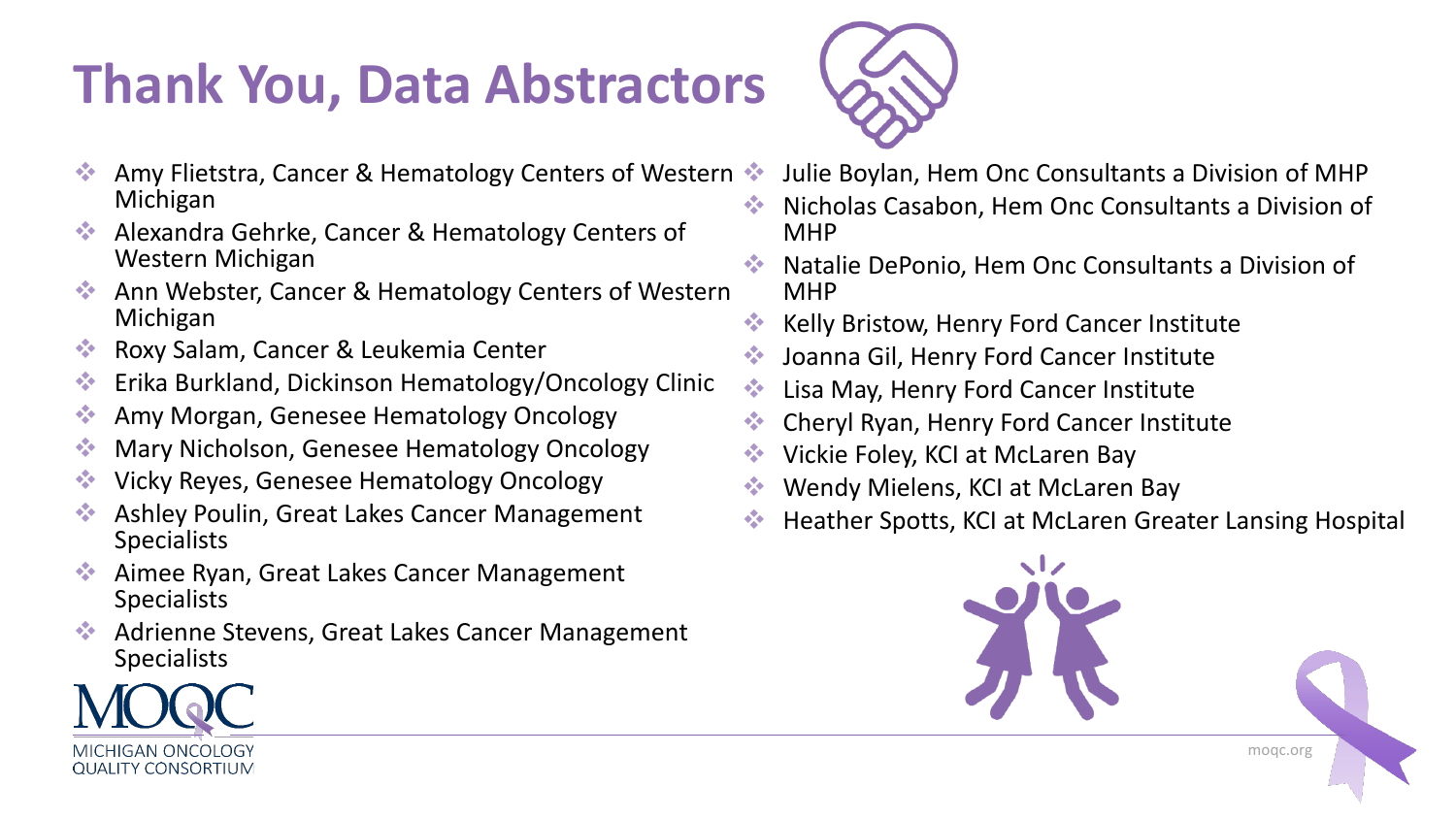# **Thank You, Data Abstractors**



- ❖ Lori McNamara, KCI at McLaren Greater Lansing-Mid Michigan Physicians
- ❖ Amanda Vernier, KCI at McLaren Macomb
- ❖ Amanda Boisvert, KCI at McLaren Macomb
- ❖ Jeanne Melton, KCI at McLaren Northern Michigan
- ❖ Jeanie Rye, Memorial Healthcare Cancer Center
- ❖ Denise Gregorie, MHP Downriver
- ❖ Tracy Messing, MHP Hematology Oncology Consultants
- ❖ Renae Vaughn, Munson Healthcare & Munson Healthcare (Gyn Onc)
- ❖ Kelly Guswiler, Munson Oncology
- ❖ Zed Haydar, Newland
- ❖ Angela Gorham, West Michigan Cancer Center & Institute for Blood Disorders

MOQC Team & MOQC by Proxy

Kleanthe Kolizeras, Ermili Potka, Heather Behring, Cindy Michalek, Heather Rombach, Deborah Turner, Shawn Winsted, Colleen Schwartz



moqc.org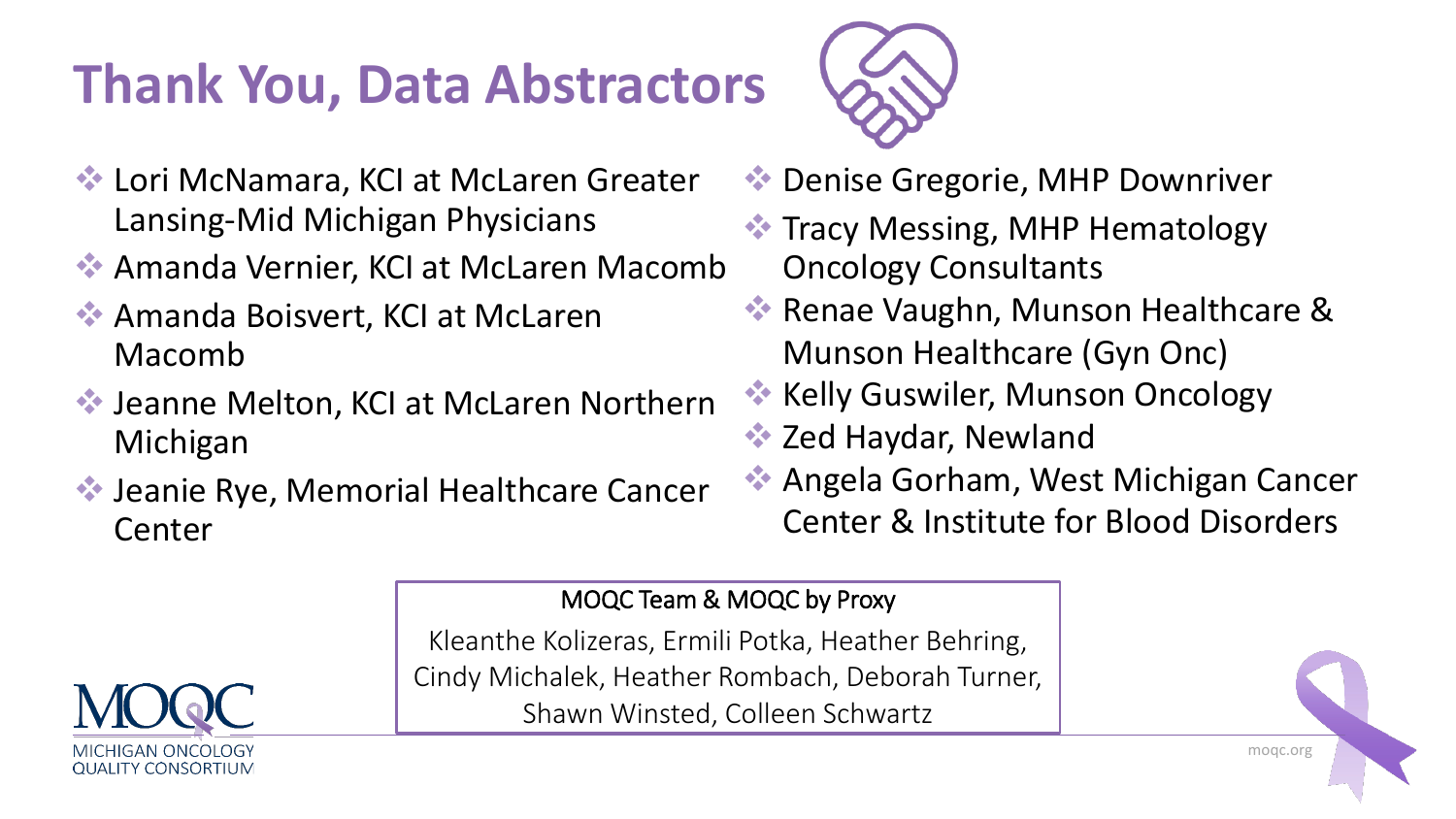# **2022 Fall Regional Meeting Dates**



#### ❖**Superior West**  October 12, Marquette ❖**Superior East**  o October 13, Petoskey ❖**Metro East** o October 26, Troy

#### ❖**Lake Michigan Oncology**

o November 1, Lansing

#### ❖**West of Woodward**

o November 9, Ypsilanti

#### ❖**Central Michigan Group**

o November 14, Saginaw

Register at:<https://moqc.org/events/>



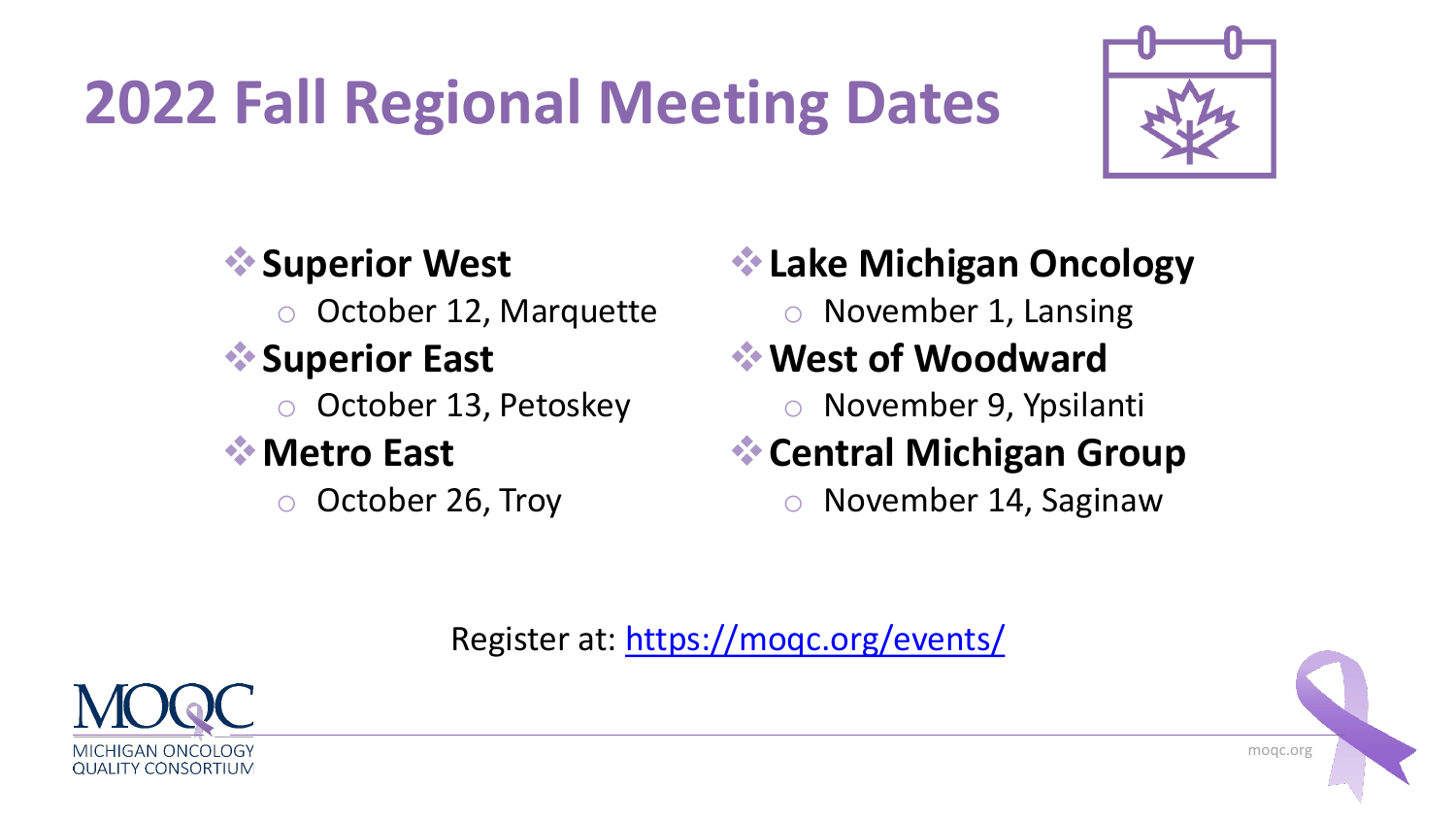# **2023 MOQC January Biannual Meeting Date**



### ❖**January 20, 2023**

o Inn at St. John's 44045 Five Mile Road Plymouth, MI 48170

o Register at:<https://moqc.org/events/>



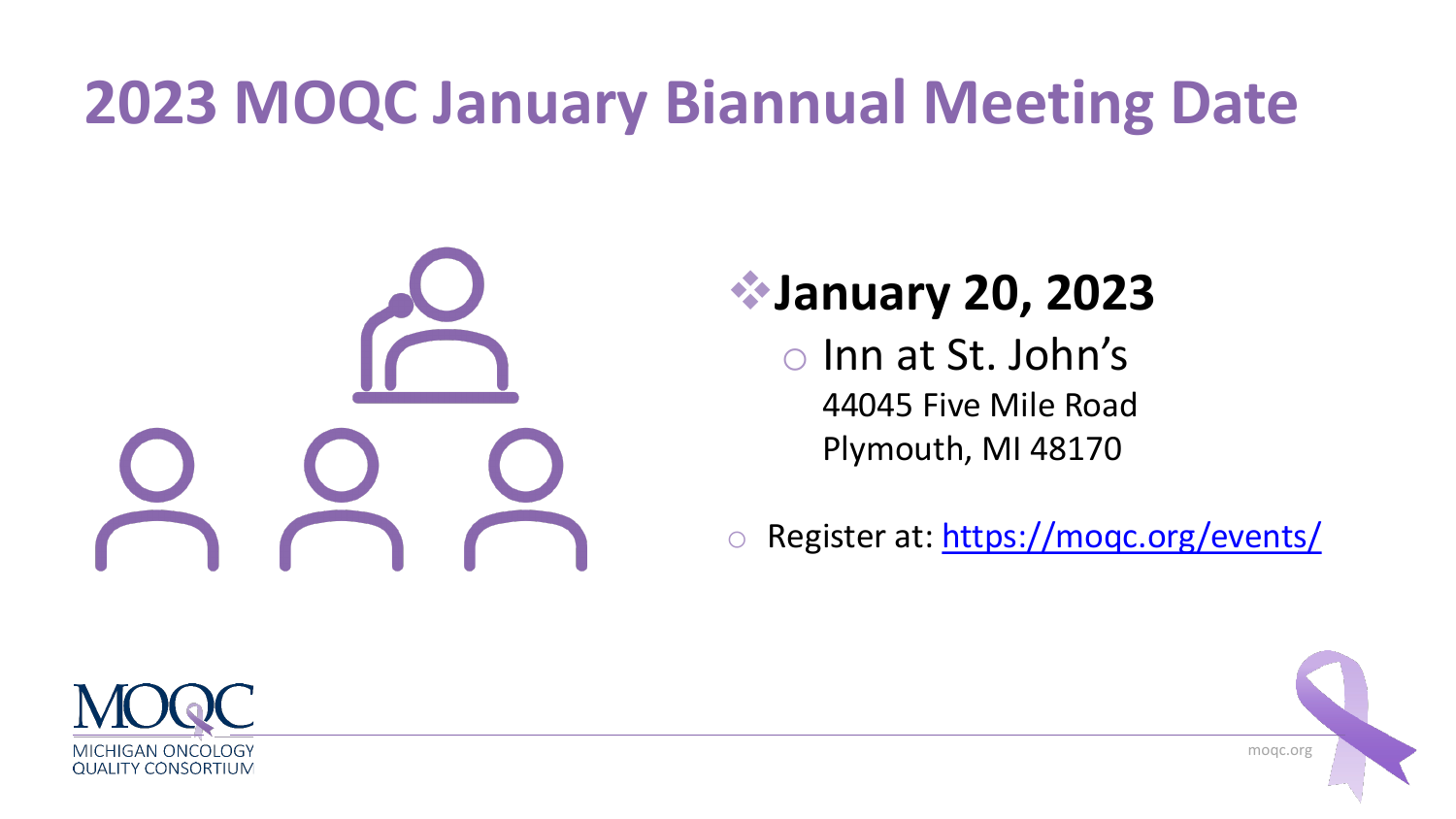## **Continuing Education Credits**

- **<del></del>** Look out for an email containing the evaluation
- ❖CE certificate will be emailed to you within 30-45 days
- ❖Email [moqc@moqc.org](mailto:moqc@moqc.org) with any questions